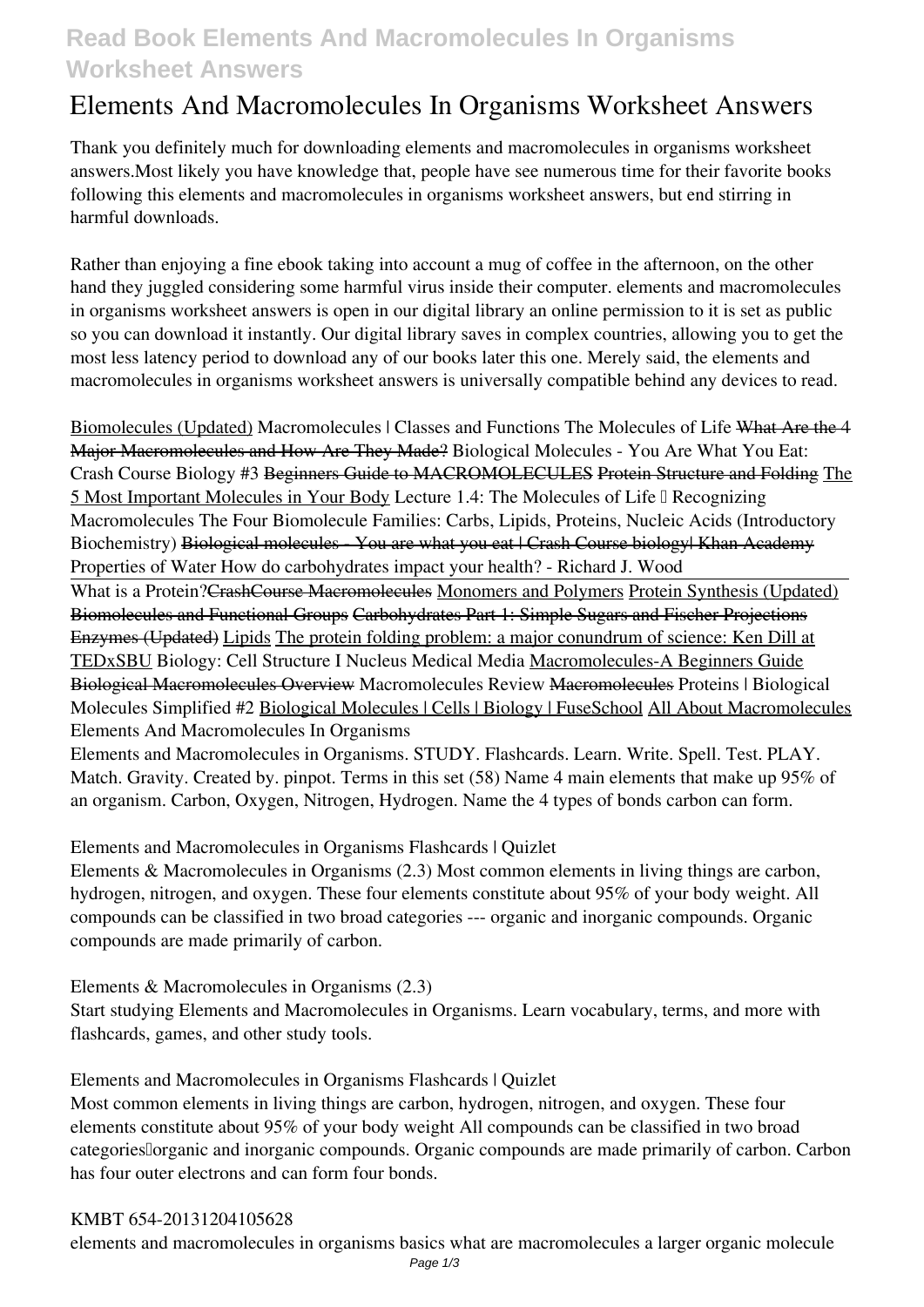### **Read Book Elements And Macromolecules In Organisms Worksheet Answers**

consisting of units of smaller organic molecules name the four classes of macromolecules polysaccharides (carbohydrates) CHO triglycerides (lipids) CHO polypeptides (proteins) CHNOP

elements and macromolecules in organisms by Corey Williams ...

Elements and Macromolecules in Organisms. STUDY. Flashcards. Learn. Write. Spell. Test. PLAY. Match. Gravity. Created by. sweetblueberry. Terms in this set (40) 4 types of bonds carbon can form. single, double, triple, and quadruple. what are macromolecules? a unit of a large organic molecule or otherwise known as polymers.

Elements and Macromolecules in Organisms Flashcards | Quizlet

Elements & Macromolecules in Organisms. Most common elements in living things are . carbon, hydrogen, nitrogen, and oxygen. These four elements constitute about . 95% of your body weight. All compounds can be classified in two broad categories --- organic and inorganic compounds. Organic compounds are made primarily of . carbon. Carbon has . four outer electrons

Elements Found in Living Things - Biology Junction

GRAVITY Name the 4 main elements that make up 95% of an organism CLICK THE CARD TO FLIP IT carbon, hydrogen, nitrogen, and oxygen (CHON)

elements & macromolecules in organisms Flashcards | Quizlet

By John London As the term suggests, macromolecules are particularly large molecules that contain a lot of atoms. Macromolecules sometimes consist of long chains of repetitive units of atoms and are known as polymers, but not all macromolecules are polymers. These large molecules play a number of vital roles in living organisms.

The Function of Macromolecules | Sciencing

Elements & Macromolecules in Organisms Most common elements in living things are carbon, hydrogen, nitrogen, and oxygen. These four elements constitute about 95% of your body weight. All compounds can be classified in two broad categories --- organic and inorganic compounds.

Answer Key For Elements And Macromolecules In Organisms

Macromolecules are very large molecules consisting of thousands of atoms. The four biomolecules specific to life on Earth are carbohydrates, such as sugars and starch; proteins, such as enzymes and hormones; lipids, such as triglycerides; and nucleic acids, including DNA and RNA.

What Are the Four Macromolecules of Life? | Sciencing

Elements & Macromolecules in Organisms Most common elements in living things are carbon, hydrogen, nitrogen, and oxygen. These four elements constitute about 95% of your body weight. All compounds can be classified in two broad categories --- organic and inorganic compounds.

Answer Key For Elements And Macromolecules In Organisms

Elements & Macromolecules in Organisms. Most common elements in living things are . carbon, hydrogen, nitrogen, and oxygen. These four elements constitute about . 95% of your body weight. All compounds can be classified in two broad categories --- organic and inorganic compounds. Organic compounds are made primarily of . carbon. Carbon has . four outer electrons

#### Elements Found in Living Things

elements and macromolecules in organisms most common elements in living things are carbon hydrogen nitrogen and oxygen these four elements constitute about 95 of your body weight all compounds can be classified in two broad categories organic and inorganic compounds weight